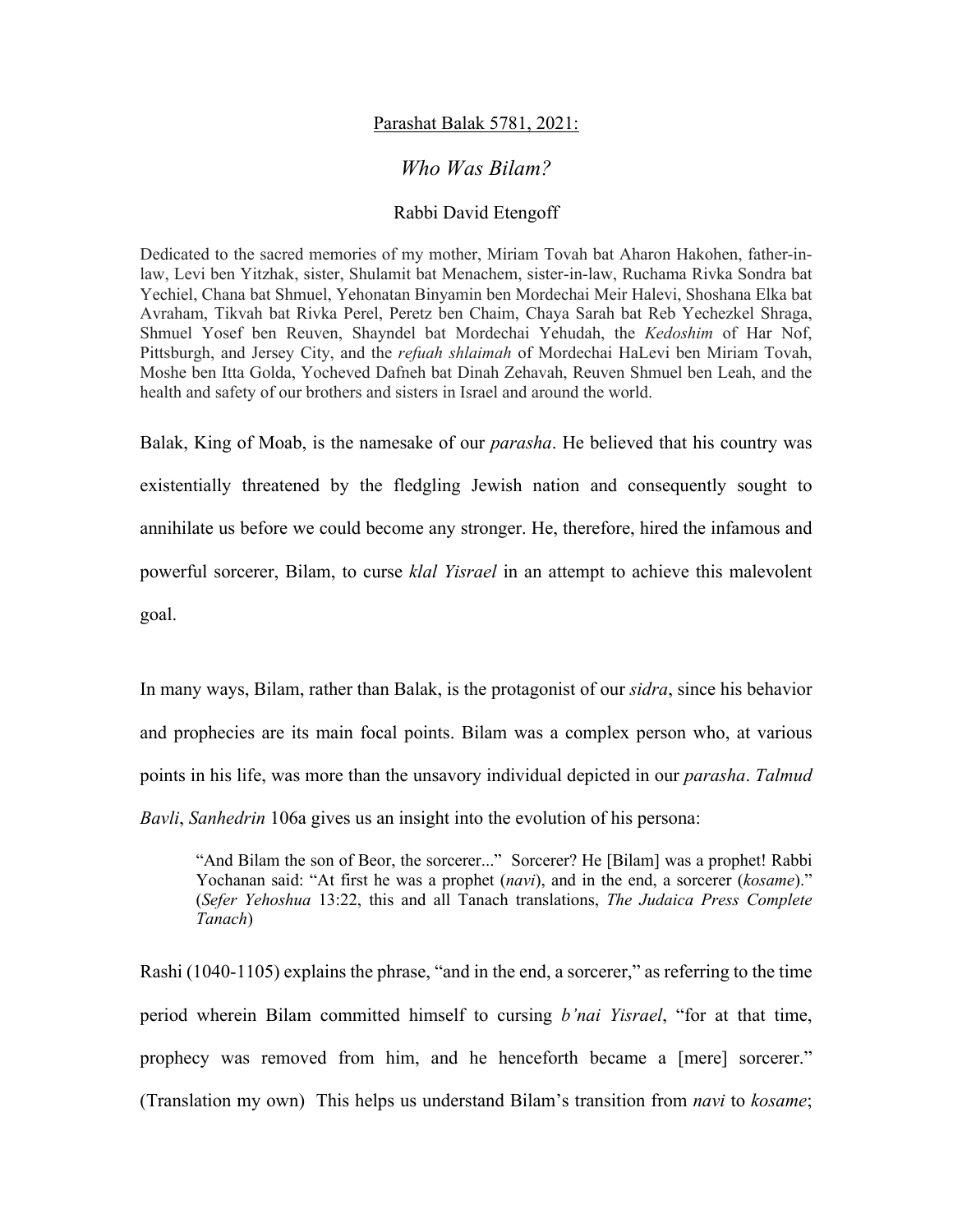yet, what kind of *navi* was he? How did he compare to the prophets of our people and, in particular, *Moshe Rabbeinu*? Given his ignoble end, we might be tempted to assume his prophetic experiences were on a very low level. However, according to various *midrashim*, nothing could be further from the truth:

Bilam had three characteristics (*middot*) that Moshe lacked: He knew Who was speaking to him, he knew when the Holy One blessed be He was going to speak to him, and he could speak with Him whenever he so desired. (*Midrash Bamidbar Rabbah* 14:20)

There were three things that made Bilam greater than Moshe: He could look upon the *Shechinah* (Hashem's Divine Presence), he could join himself to the *Shechinah*, and he could immediately open his eyes and speak [at will] with the *Shechinah*. (*Midrash Aggadah*  24:17, translations and underling my own)

Based upon the metrics of these *midrashim*, Bilam's prophetic encounters with the *Shechinah* surpassed even those of *Moshe Rabbeinu*. While noting this, my *rebbe* and mentor, Rabbi Joseph B. Soloveitchik *zatzal* ("the Rav," 1903-1993) emphasizes three additional differences between their prophecies:

The prophecy of Balaam differs from that of Moses in the use of mellifluous language, metaphor, and panoramic vision of the end of days. Who can compare to Balaam in his polished and elegant speech? His words were even integrated into the *Musaf* prayer of Rosh Hashanah: *He does not look at evil in Jacob and has seen no perversity in Israel; the Lord, his God, is with him, and he has the King's friendship* (23:21). When a Jew enters the synagogue each morning, he recites a verse of Balaam's prophecy: *How goodly are your tents, O Jacob, your dwelling places, O Israel*! The wording of Balaam's prophecy was majestic. (*Chumash Mesoras HaRav*, *Sefer Bamidbar*: with Commentary Based Upon the Teachings of Rabbi Joseph B. Soloveitchik, Dr. Arnold Lustiger, editor, page 193, underlining my own)

Clearly, for the Rav, "the wording of Balaam's prophecy was majestic," and its vision inspiring. Notwithstanding, Bilam has been viewed as a reprehensible figure. Rav Soloveitchik suggests this is because he was not anchored to absolute principles and values:

What is more important — a disciplined life, ruled by ethical laws, or a foggy mystical experience, devoid of any impact of the religious norm? It is clear that the former is far better, even if the experience of God in such a life is more remote… Balaam was close to God and was still a satanic figure … The religious norm provides a fulcrum for one's life. Such a fulcrum is to be greatly preferred to living one's life in a subjective religious fog. (*Lectures on Guide of the Perplexed,* pp. 212-213)